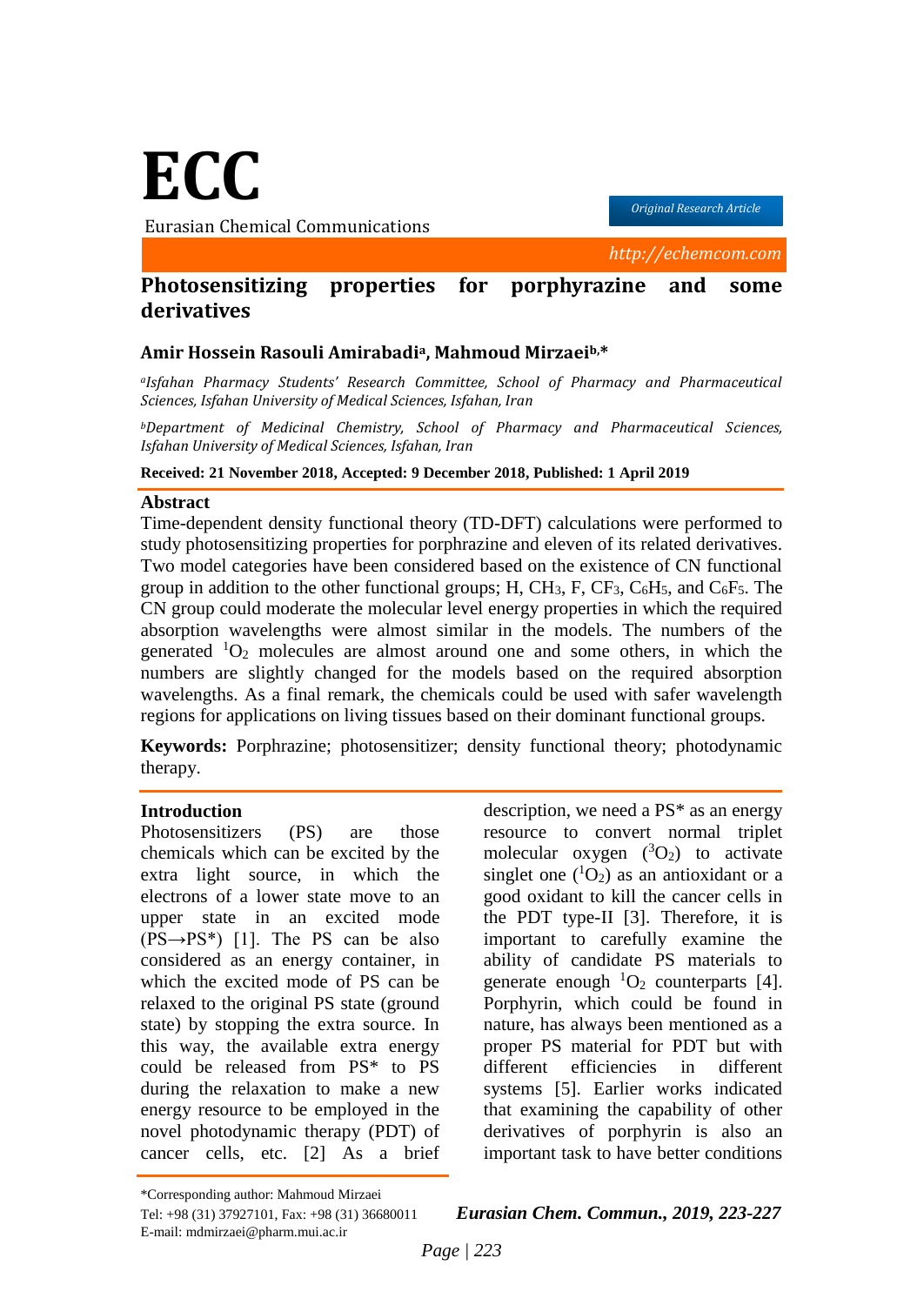in PDT [6]. Moreover, other materials have been also seen as important PS subjects for PDT as indicated for example by the work of Russo and coworkers on the squaraine dyes [7]. Further inspection of literature can show that methylene blue, pentamethincyanin, and several other dyes are the PS subjects of more targeted PDT processes [8-10]. Porphyrazine (Pz) is another porphyrin derivative by important characters for PS applications in PDT processes [11- 14]. Although the earlier experimental works have been focused on the capabilities of the Pz structure, the theoretical aspects can still reveal insightful information on the details of the PS candidate material.

Within this work, we have investigated the photosensitizing properties of Pz and its derivatives based on quantum chemical density functional theory (DFT) computational procedures. To this aim, the characters of original Pz and eleven derivatives have been investigated to examine the 1O2 generation efficiency for PDT type-II. Structural geometries optimization and molecular orbital properties evaluation have been done to achieve the main goal of this work; to examine the molecular-scale efficiency and the required absorption wavelengths for Pz and also to generate  ${}^{1}O_{2}$  molecular counterpart.

# **Computational details**

The standard B3LYP/6-31G\* density functional theory (DFT) calculations [15] have been performed to optimize twelve models of Pz (porphyrazine) structures including A01 to A06 and B01 to B06. To validate the optimized structures, frequencies have been also calculated to ensure the non-imaginary frequencies for the structures. The models have been divided into two A and B categories based on the existence of the CN functional group in the B models instead of the H atom in the A models (Table 1). The other functional groups include H,  $CH<sub>3</sub>$ , F,  $CF<sub>3</sub>$ ,  $C<sub>6</sub>H<sub>5</sub>$ and  $C_6F_5$  in both of A and B categories. After obtaining minimized-energy structures, the time-dependent (TD) DFT calculations have been subsequently performed at the same level of theory to evaluate the highest occupied molecular orbital (HOMO) and the lowest unoccupied molecular orbital (LUMO) energy levels and patterns (Table 2 and Figure 1). The required 1.704 eV energy for  ${}^{3}O_{2} \rightarrow {}^{1}O_{2}$ conversion has been calculated to count the number of produced  ${}^{1}O_{2}$  molecules for each Pz structure. All calculations of this work have been performed employing the Gaussian package of program [16].

# **Results and discussion**

We have performed DFT calculations to investigate the properties of Pz derivatives for PS applications in PDT processes. The results of Table 2 for the investigated models (Table 1) indicate the computationally obtained HOMO and LUMO energy levels of the already optimized structures. Based on the structural features (Table 1), the Pz models have been divided into two six-molecule sets of  $A0x$  without  $-CN$ functional group and B0x with  $-CN$ functional group. As mentioned above, the obtained numbers of  ${}^{1}O_{2}$  counterpart by relaxation of PS\*→PS could be considered as efficacy of the PS material for application in PDT type-II. It is very much important to see what happens to the structures by the additional functional groups for the specific purposes. Based on the obtained values of HOMO and LUMO energy levels (Table 2 and Figure 1), the minimum required energy for PS→PS\* conversion by the external light source can be considered. Since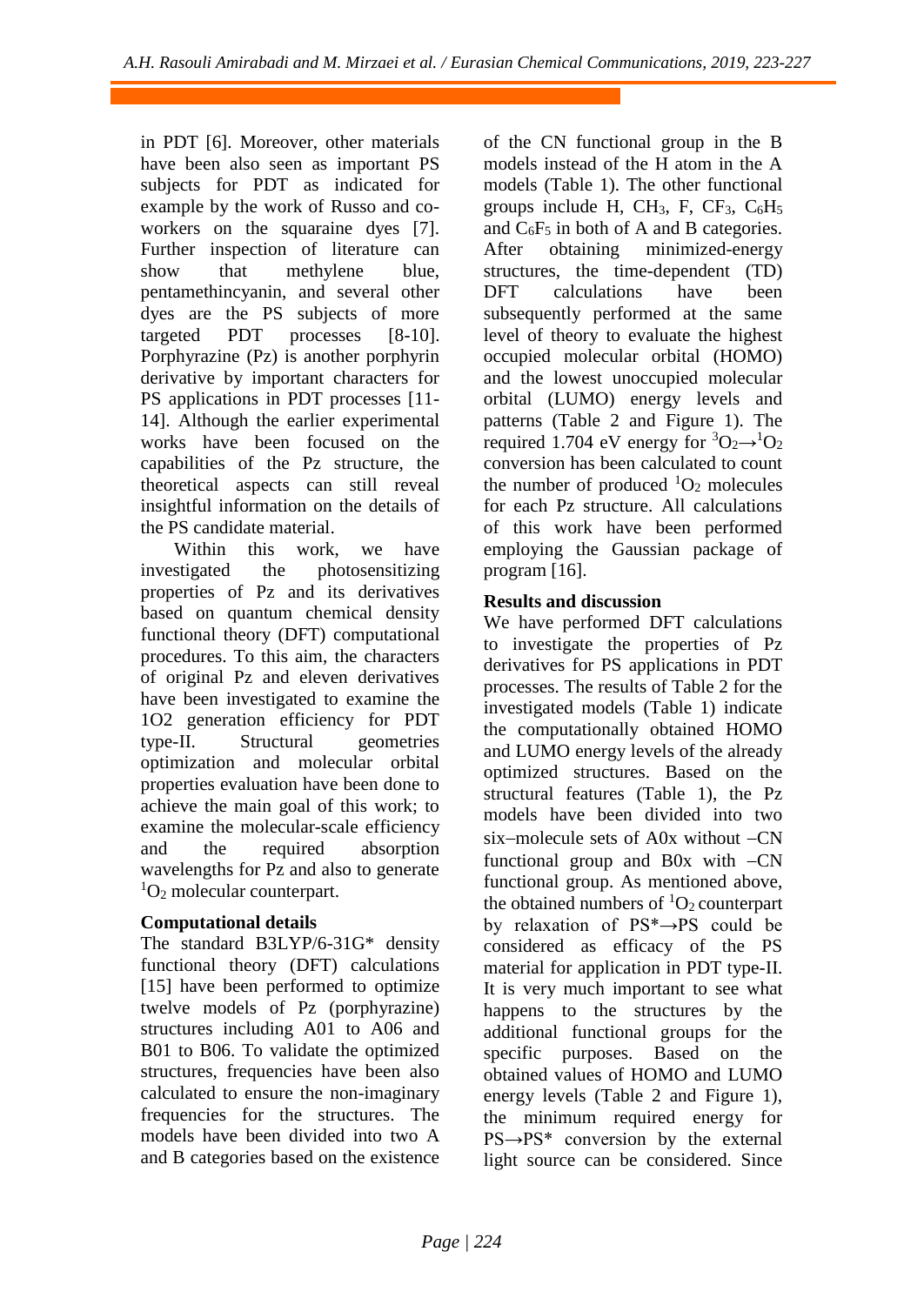the PDT is performed on the human body, the wavelength of the projected light should be seen as having the prior importance. The visible light wavelength is categorized between 400- 800 nm, in which this region could be safely considered for human body. Then, as assumed that all the absorbed energy of PS→PS\* would be released after stopping the light source during PS\*→PS relaxation, the number of generated  ${}^{1}O_{2}$  molecules could be counted.

Table 2. HOMO-LUMO energy levels<sup>\*</sup>

**Table 1.** The investigated models



| Model           | <b>R1</b> | R2              | Model      | <b>R1</b> | R <sub>2</sub>  |
|-----------------|-----------|-----------------|------------|-----------|-----------------|
| A01             | H         | H               | <b>B01</b> | CN        | H               |
| A02             | H         | CH <sub>3</sub> | <b>B02</b> | CN.       | CH <sub>3</sub> |
| A <sub>03</sub> | H         | $\mathbf{F}$    | <b>B03</b> | CN        | F               |
| A <sub>04</sub> | H         | CF <sub>3</sub> | <b>B04</b> | CN.       | CF <sub>3</sub> |
| A05             | H         | $C_6H_5$        | <b>B05</b> | CN.       | $C_6H_5$        |
| A06             | H         | $C_6F_5$        | <b>B06</b> | CN.       | $C_6F_5$        |

| $P_{Z}$         | HOMO<br>(eV) | <b>LUMO</b><br>(eV) | $E_{\text{PS}\rightarrow \text{PS}^*}$<br>(eV) | $\lambda_{PS\rightarrow PS^*}$<br>(nm) | ${}^1O_2$<br>(no.) |
|-----------------|--------------|---------------------|------------------------------------------------|----------------------------------------|--------------------|
| A <sub>01</sub> | $-6.06$      | $-3.51$             | 2.55                                           | 487                                    | 1.49               |
| A <sub>02</sub> | $-5.80$      | $-3.24$             | 2.56                                           | 484                                    | 1.50               |
| A <sub>03</sub> | $-6.50$      | $-3.88$             | 2.62                                           | 473                                    | 1.54               |
| A <sub>04</sub> | $-6.99$      | $-5.35$             | 1.65                                           | 752                                    | 0.97               |
| A05             | $-5.87$      | $-3.34$             | 2.53                                           | 490                                    | 1.49               |
| A <sub>06</sub> | $-6.56$      | -4 42               | 2.14                                           | 580                                    | 1.26               |
| <b>B01</b>      | $-7.33$      | $-4.94$             | 2.39                                           | 519                                    | 1.40               |
| <b>B02</b>      | $-7.04$      | $-4.62$             | 2.43                                           | 511                                    | 1.42               |
| <b>B03</b>      | $-7.74$      | $-5.24$             | 2.50                                           | 496                                    | 1.47               |
| <b>B04</b>      | $-7.90$      | $-5.54$             | 2.36                                           | 525                                    | 1.39               |
| <b>B05</b>      | $-6.68$      | $-4.41$             | 2.27                                           | 547                                    | 1.33               |
| <b>B06</b>      | $-7.28$      | $-5.01$             | 2.26                                           | 548                                    | 1.33               |

\*See Table 1 for models information and Figure 1 for HOMO-LUMO schematic patterns.



**Figure 1.** Schematic patterns of HOMO and LUMO energy levels for A and B models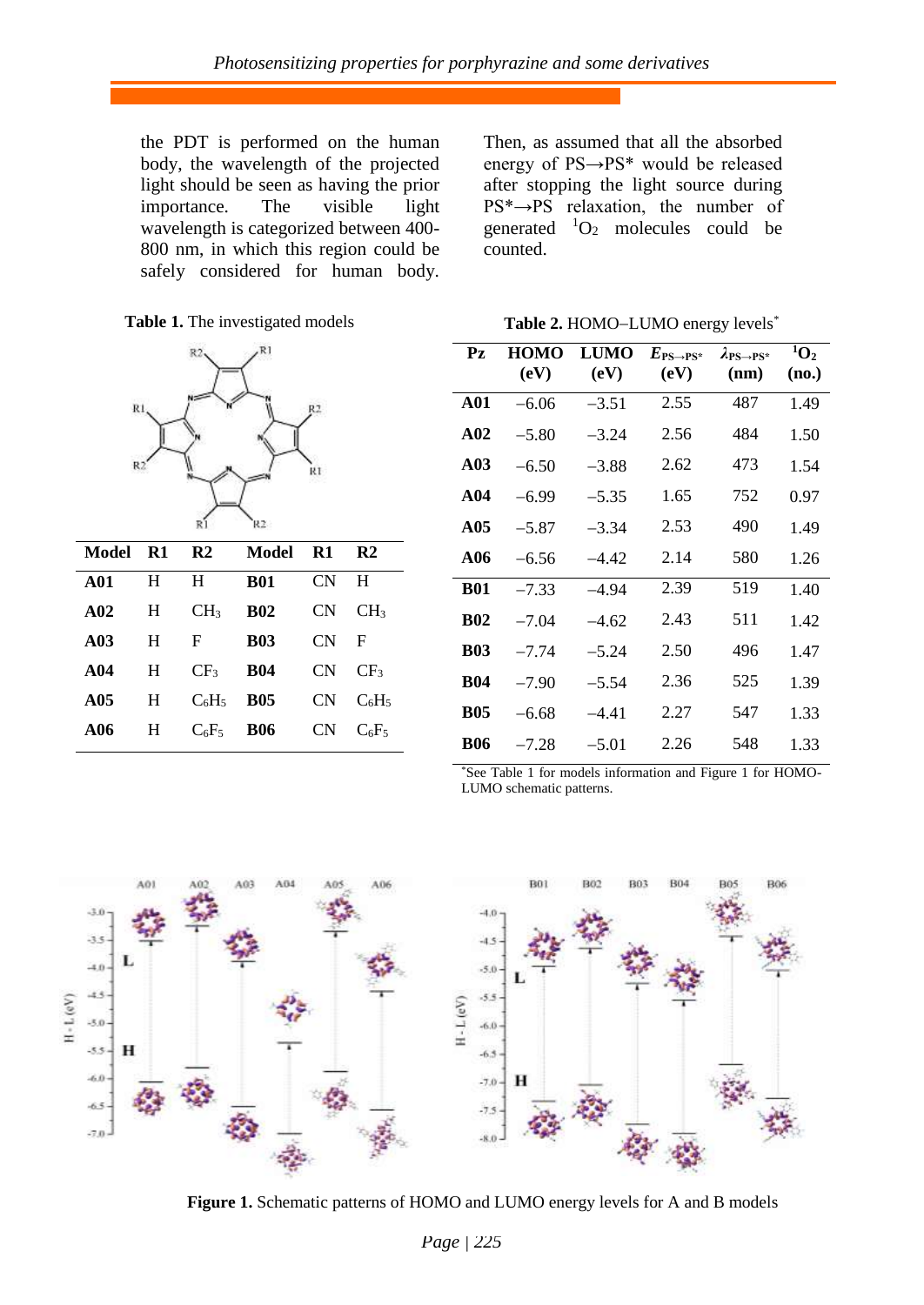Examining the results of Table 2 and Figure 1 indicates that the absorption wavelengths of all the considered Pz derivatives are in the safe range of visible light. Therefore, the capability of these structures for PS applications of PDT could be confirmed at the first look. Carful comparisons of the results show that the HOMO and LUMO energy level detect the fluctuations of the presence of functional groups in Pz structures but the energy differences are somehow similar to the exceptions. Comparing the properties for structures of A0x and B0x sets also indicates the role of additional CN functional group to make changes in the values of HOMO and LUMO levels in the B0x set. Interestingly, both of HOMO and LUMO levels have been decreased to lower levels in the structures of B0x set in comparison to the A0x set. Then, it could be mentioned that the -CN functional group has a dominant role in determining the electronic properties of Pz structures. Examining the structures of  $A0x$  set show that the  $H-F$ substitutions make fluctuations for the required extra light wavelength, in which they are shifted to higher wavelengths in the case of fluorinated methyl and benzyl groups in comparison to the hydrogenated models. One of the observed exceptions is that the  $H-F$  substitution for the  $A01$ and A02 are reversed, in which the wavelength is slightly decreased to lower number. The same trends have been seen for the B0x set but with a big difference that the differences of  $H-F$ substitutions are not very much significant for the -CN functionalized structures. It seems that the additional CN group could somehow moderate the electronic properties of B0x. It is here assumed that the numbers of the generated  ${}^{1}O_{2}$  molecules could be differed in the models, in which the numbers could be changed by the absorption wavelengths for PS→PS\* transitions. Based on the functional groups the wavelengths are changed and the number of  ${}^{1}O_{2}$  molecules are slightly higher than 1 for whole models with an exception of A04. In this sense, the lower wavelengths could generate more  ${}^{1}O_{2}$  molecules; however, their required energies could be somehow harmful for the living tissues. Therefore, fewer numbers of  ${}^{1}O_{2}$ molecules would be more favorable with slightly higher safe wavelengths. It is also the point of argument to know how to choose the chemical structures for desired photosensitizing properties.

## **Conclusion**

The photosensitizing properties for porphrazine derivatives have been investigated based on DFT and TD-DFT calculations of the twelve models in two categories divided by the CN functional group. The results indicated that the investigated models could be seen as proper materials to be employed in the wavelength ranges of 400-700 nm, which are safe enough for biological tissues. The results also indicated that the CN functional group could play a moderating role for the required absorption wavelengths for the models by changing their HOMO and LUMO energy levels. The results indicated that A03 model colud be proposed for the best ability of  ${}^{1}O_{2}$ production for applications in PDT type-II among the investigated models of Pz derivatives. And finally, the chemical structures could show different properties for application of the photosensitizing materials, in which the results could be very well recognized based on the detailed computational chemistry works.